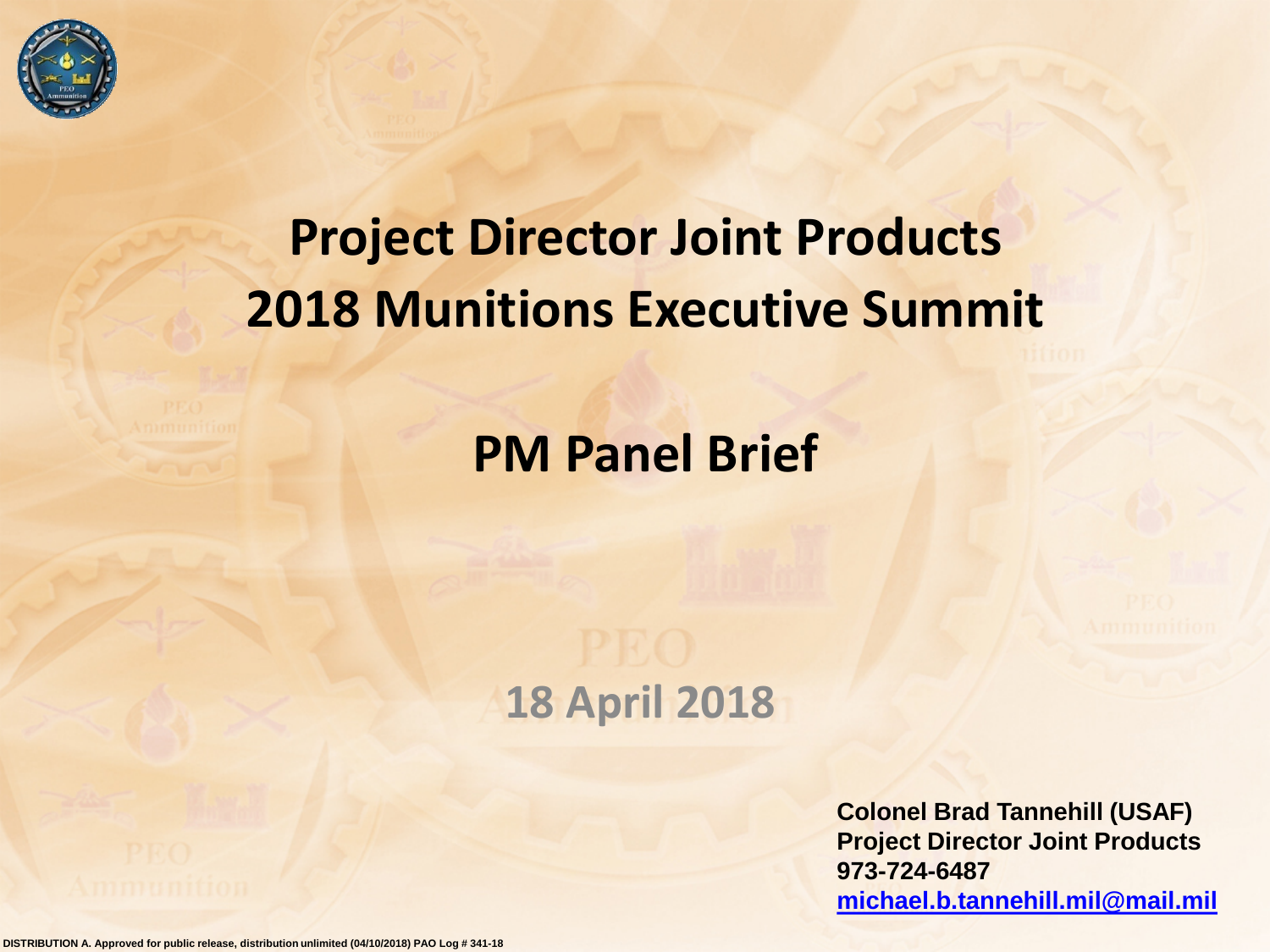

# **Project Director Joint Products Portfolio Snapshot**



**Navy and Air Force General Purpose Bombs**

**Navy and Air Force Penetrator Bombs**



**Air Force Cast Ductile Iron Bombs**

**Prox Sensors, Fins**

**Signal** 

#### **Cartridge Actuated Devices Propellant Actuated Devices**



**Navy and Air Force Practice Bombs**



### **BOMBS NAVY GUN AMMO**





**Navy Gun Ammo Deck Gun firing 5"/54 Cal Ammo**

**Projectiles and Propelling Charges**



**Multi Option Fuze Navy**

### **CAD/PAD ENERGETICS**









**LX-14**





**IMX 101 LX-14**

2

**DISTRIBUTION A. Approved for public release, distribution unlimited (04/10/2018) PAO Log # 341-18**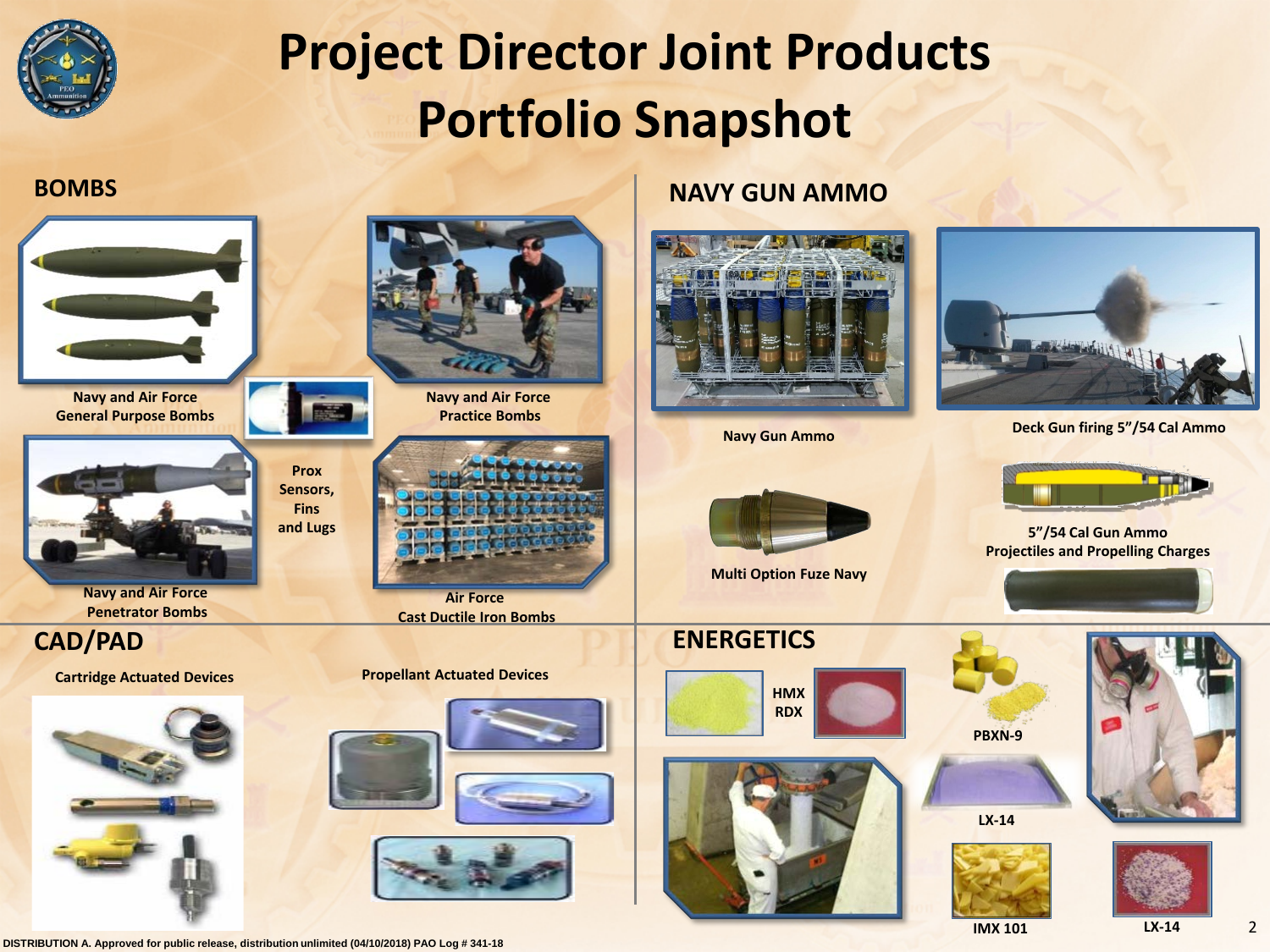

# **Main Priorities**

- Support increased Military Service requirements for General Purpose and Penetrator Bombs
- Award new contracts for:
	- Tritonal-filled General Purpose and Penetrator Bombs
	- General Purpose Bomb Bodies
	- Cast Ductile Iron Bombs
- Complete First Article Testing and enter into production of:
	- BSU-33 Conical Bomb Fins
	- BDU-33 Small Practice Bombs
- Continue production of:
	- Tritonal filled MK84 2000 lb General Purpose Bombs
	- General Purpose Bombs (all variants)
	- BLU-109 2,000 lb Penetrator Bombs (dual source)
	- BDU-50 500 lb Cast Ductile Iron Bombs
	- BSU-33 Conical Bomb Fins
	- MK 76 Small Practice Bombs
	- DSU-33 Proximity Sensors
- Complete SMCA production of:
	- 5"/54 Cal Navy Gun Ammo Projectiles (all variants)
	- 5"/54 Cal Navy Gun Ammo Propelling Charges



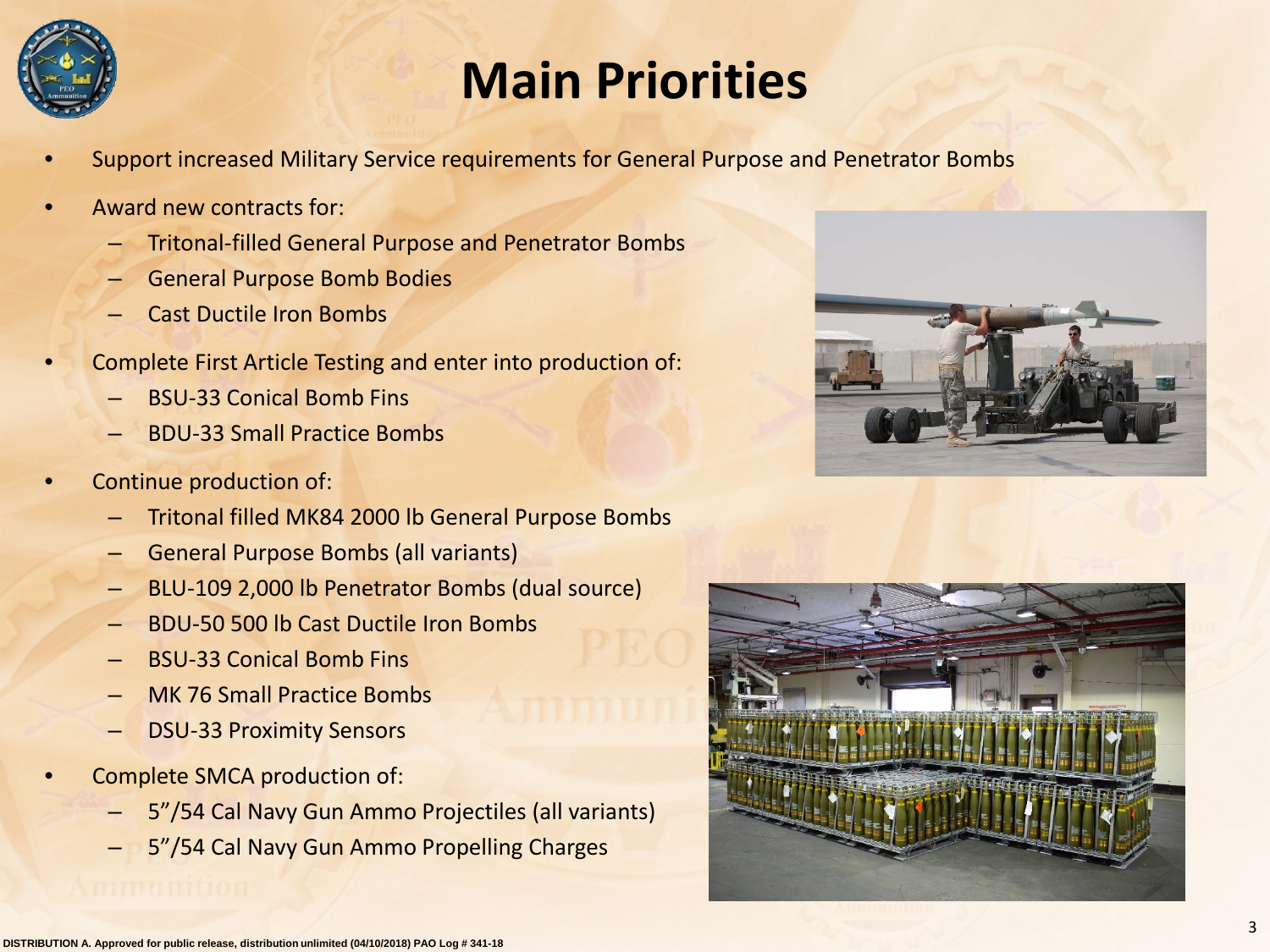

# **Industrial Base Challenges**

- •Increased demand for General Purpose and Penetrator Bombs has resulted in unprecedented demand for some components above existing industrial capacity and increased requirements are expected to continue
- •Reduction in SMCA 5"/54 Cal Navy Gun Requirements will potentially be offset by planned Navy systems acquisition
- •We still need flexibility in both contracts and production facilities to absorb fluctuations in customer funding and continue to ask for your support as appropriate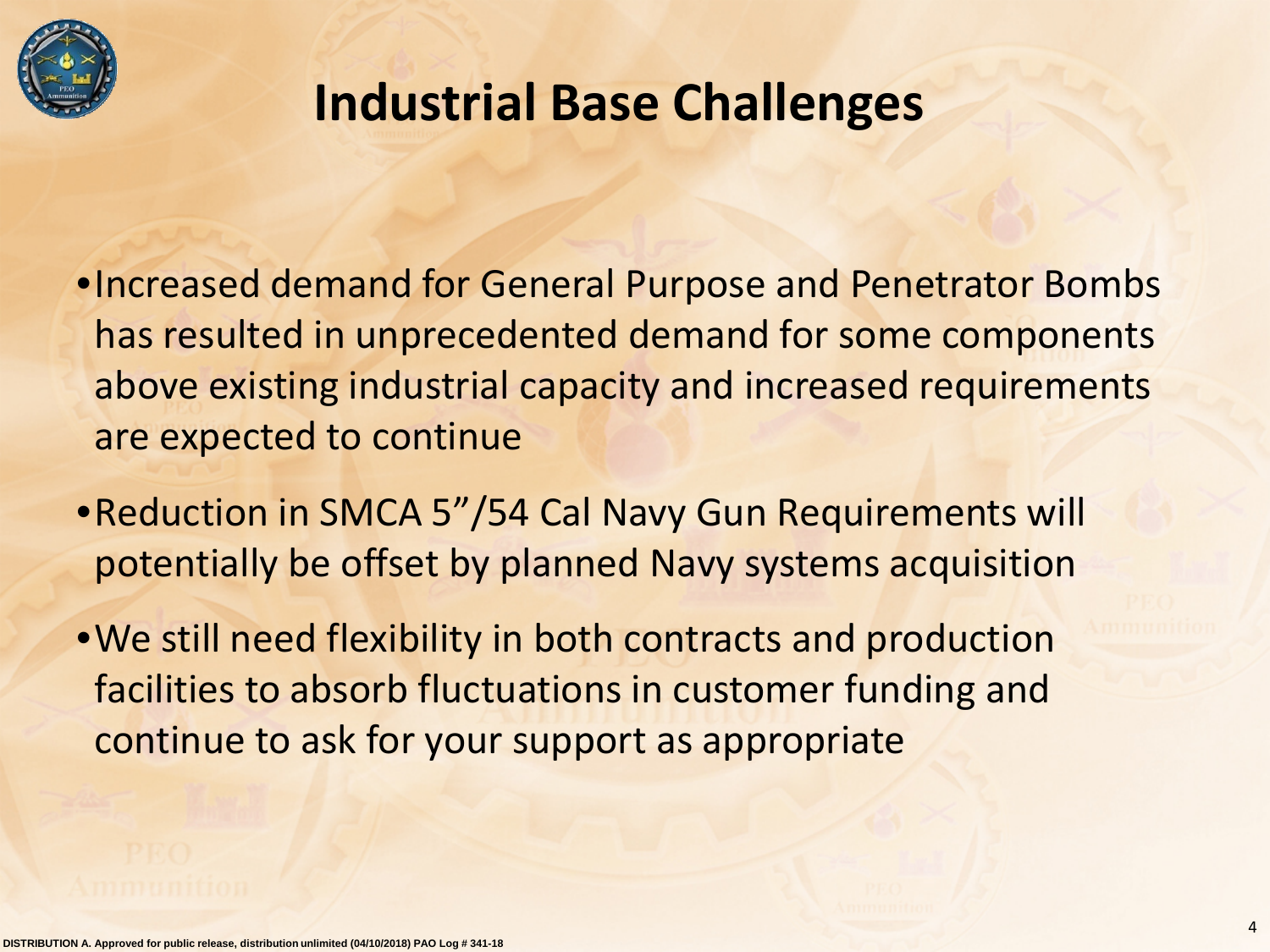

# **Funding Outlook**



Represents Other Service Funding (Air Force and Navy)

#### 4/10/2018

PBD19: Total Portfolio ~\$1.2B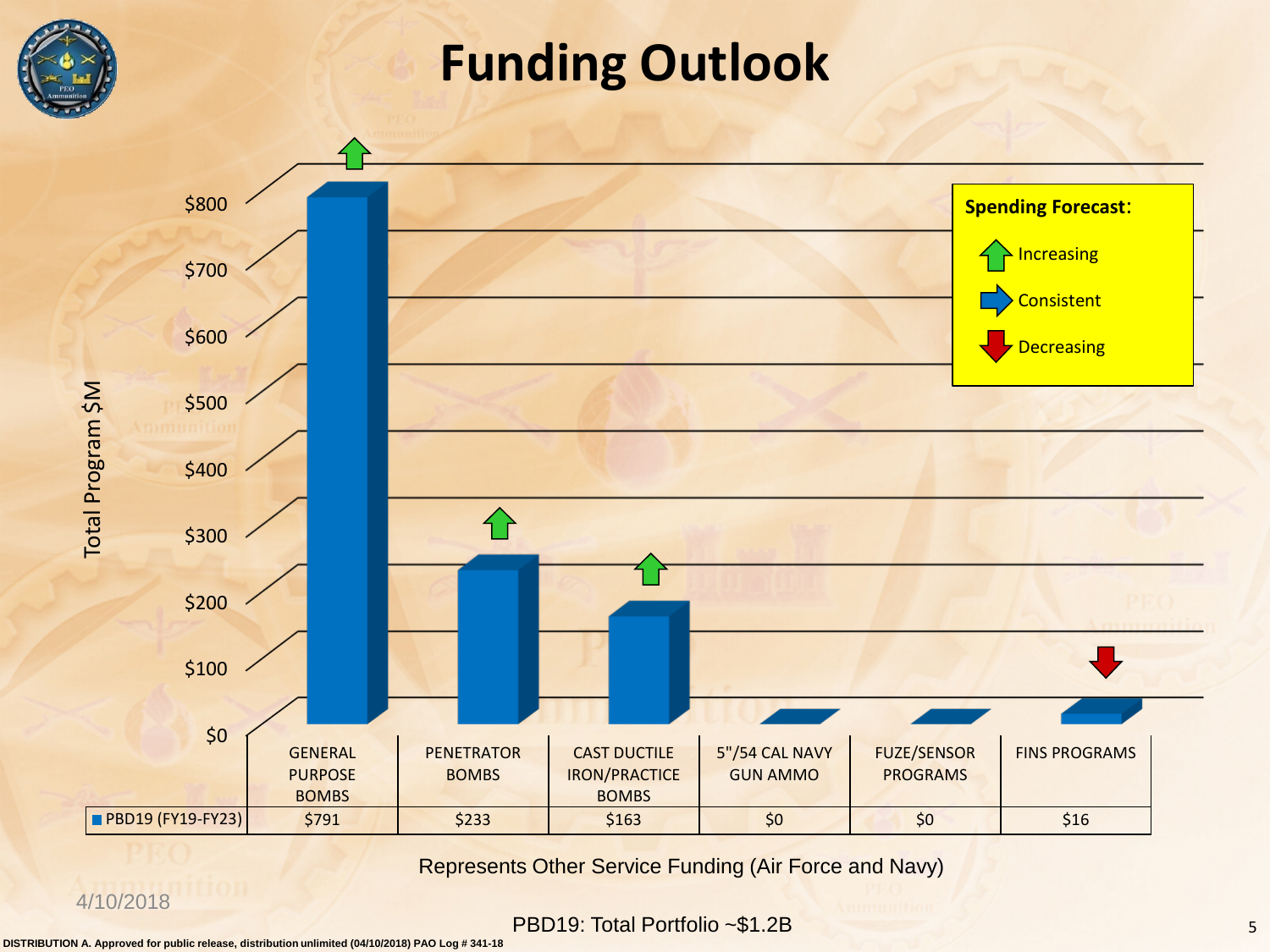![](_page_5_Picture_0.jpeg)

# **Competitive Opportunities**

| <b>Product</b>                  | <b>Projected RFP</b><br><b>Release</b> | <b>Projected</b><br><b>Award Date</b> | <b>Dollar</b><br><b>Amount</b> | <b>Contract</b><br><b>Strategy</b> | <b>Contract Type</b> |
|---------------------------------|----------------------------------------|---------------------------------------|--------------------------------|------------------------------------|----------------------|
| MK12 & MK3 Pallets              | <b>3QFY18</b>                          | <b>4QFY18</b>                         | \$3.7M                         | <b>SBSA</b>                        | 5 Year FFP           |
| <b>Nose Plugs/Support Cups</b>  | <b>3QFY18</b>                          | <b>2QFY19</b>                         | \$1.2M                         | <b>SBSA</b>                        | 2 Year FFP           |
| <b>MK45 Primers</b>             | <b>3QFY18</b>                          | <b>2QFY19</b>                         | \$5.8M                         | <b>Competitive</b>                 | 2 Year FFP           |
| <b>Cast Ductile Iron Bombs</b>  | <b>4QFY18</b>                          | <b>1QFY20</b>                         | \$485M                         | <b>Competitive</b>                 | 5 Year FFP           |
| MK72/73/74 Bomb Cables          | <b>2QFY19</b>                          | <b>1QFY20</b>                         | \$2.1M                         | <b>SBSA</b>                        | 5 Year FFP           |
| <b>BLU-109 Penetrator Bombs</b> | <b>3QFY19</b>                          | <b>2QFY20</b>                         | \$1.4B                         | Competitive                        | 5 Year FFP           |
| <b>Small Practice Bombs</b>     | <b>3QFY19</b>                          | <b>3QFY20</b>                         | \$91M                          | <b>SBSA</b>                        | 5 Year FFP           |